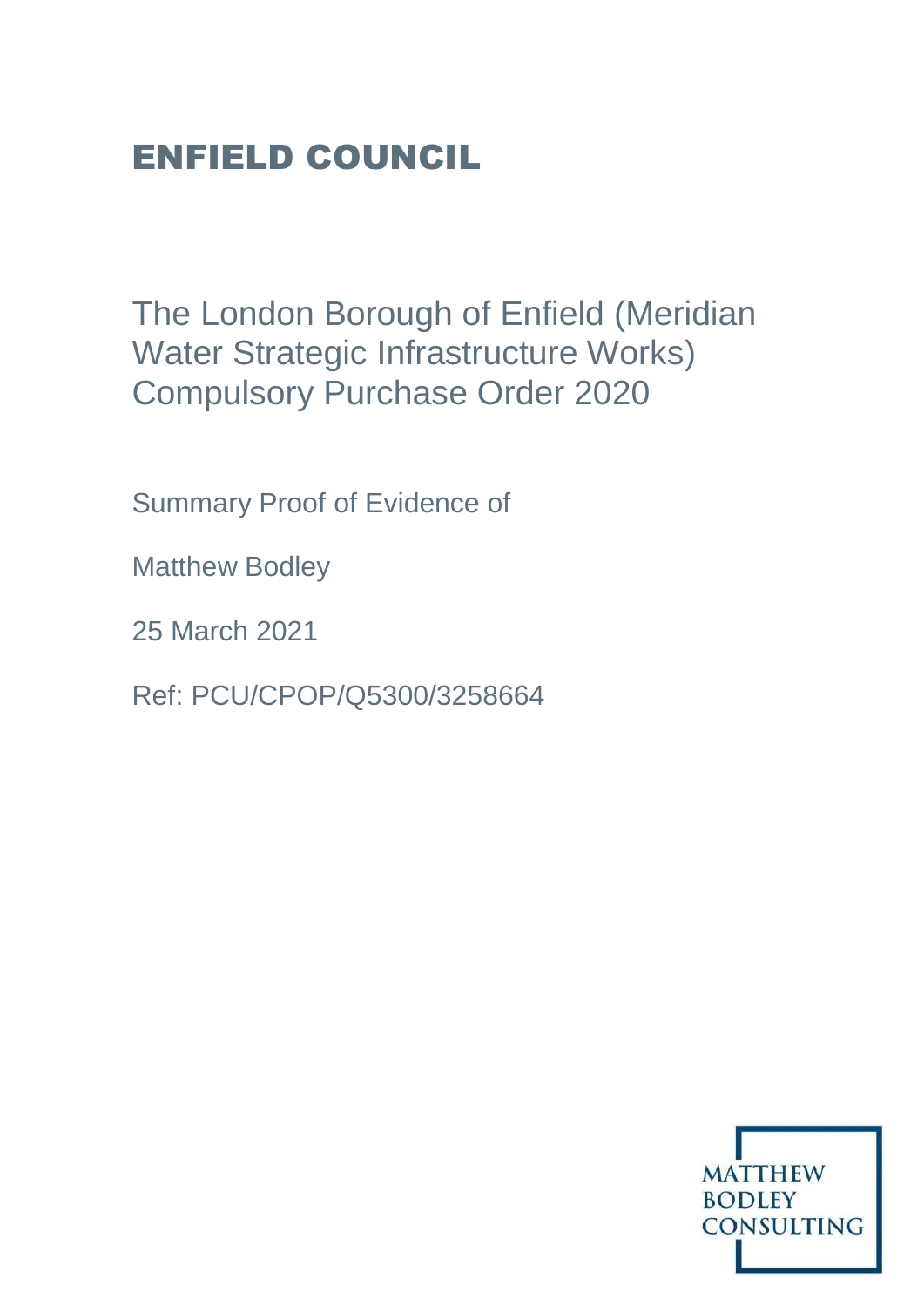# **Contents**

| 1. | <b>INTRODUCTION</b>                                     | 3 |
|----|---------------------------------------------------------|---|
| 2. | THE LAND INCLUDED IN THE ORDER                          | 3 |
| 3. | THE NEED FOR THE USE OF COMPULSORY PURCHASE POWERS      | 4 |
| 4. | JUSTIFICATION FOR THE USE OF COMPULSORY PURCHASE POWERS | 4 |
| 5. | ATTEMPTS TO ACQUIRE THE LAND BY VOLUNTARY AGREEMENT     | 5 |
| 6. | OBJECTIONS TO THE ORDER                                 | 5 |
|    | <b>CONCLUSIONS</b>                                      | 6 |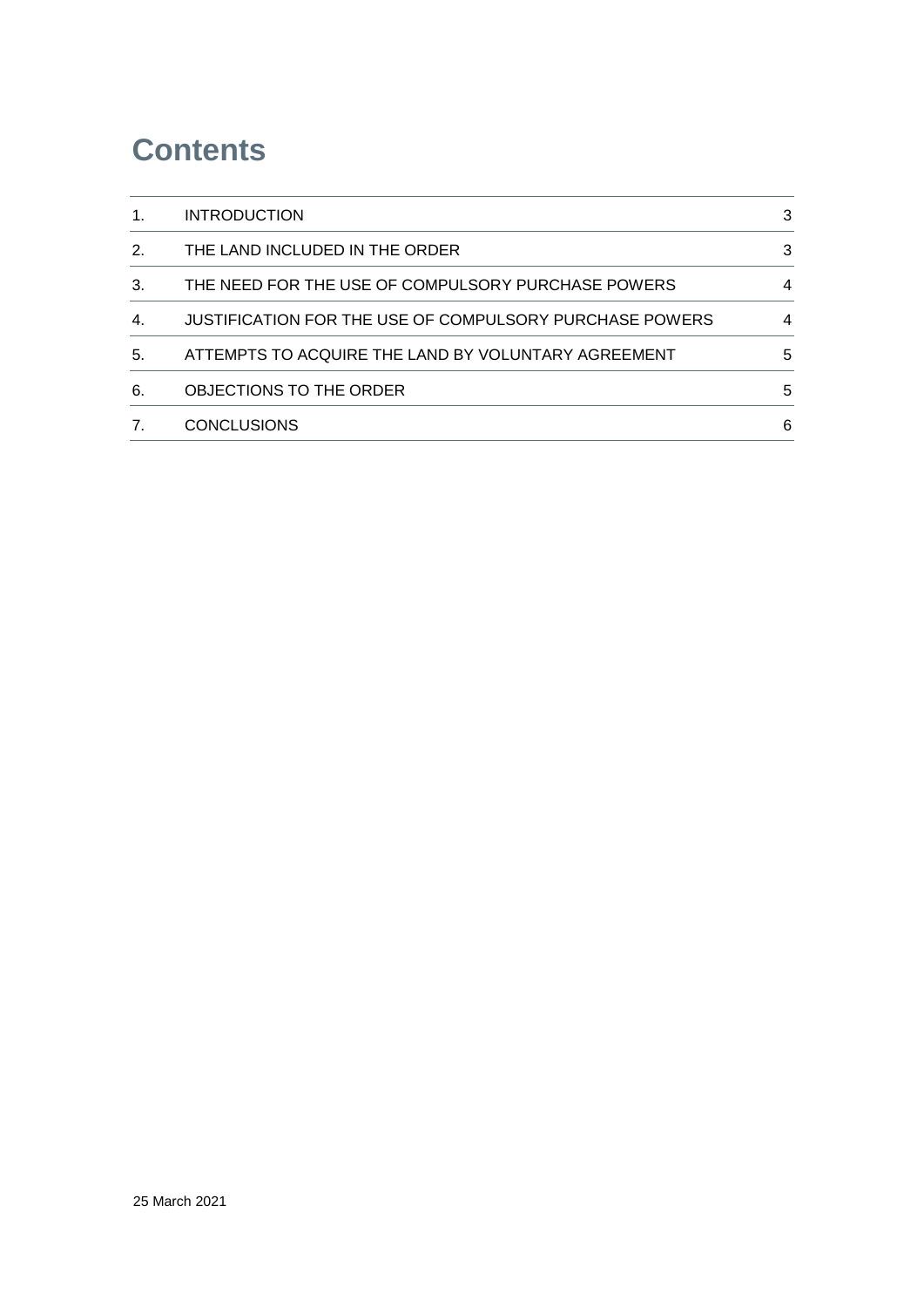# <span id="page-2-0"></span>**1. INTRODUCTION**

- 1.1 I, John Matthew Scott Bodley, have been a professional member of the Royal Institution of Chartered Surveyors since 1992 and am a member of its Valuer Registration Scheme.
- 1.2 I have been advising the London Borough of Enfield ('the **Council'**) since May 2016 on matters relating to the exercise of compulsory purchase powers and attempts to acquire land and rights by agreement, in connection with the London Borough of Enfield (Meridian Water Strategic Infrastructure Works) Compulsory Purchase Order 2020 (the "**Order"**).
- 1.3 My evidence relates primarily to the need and justification for the use of compulsory purchase powers and the negotiations for voluntary acquisitions with affected landowners and, in particular, objectors to the Order.

# <span id="page-2-1"></span>**2. THE LAND INCLUDED IN THE ORDER**

- 2.1 The Order has been made to assemble the land and rights required to deliver the Strategic Infrastructure Works ("**SIW**") which are required to deliver the proposed regeneration of Meridian Water (the "**Scheme"**).
- 2.2 The land the subject of the Order (the "**Order Land**") extends to approximately 27.43 hectares (67.78 acres). Some of the Order Land is currently in industrial use, although significant elements comprise vacant or under-utilised areas, public and private roads adjoining verges, and derelict Green Belt land.
- 2.3 There are no listed buildings, scheduled ancient monuments or registered historic parks and gardens within the Order Land. No part of the Order Land is within a Conservation Area. There are no interests held by the Crown.
- 2.4 The Order Land includes some 895m² (0.22 acres) of open space in respect of which a separate application under section 19 of the 1981 Act has been submitted to the Secretary of State.
- 2.5 Three objections to the Order have been made by organisations which assert they have a particular status as a statutory undertaker.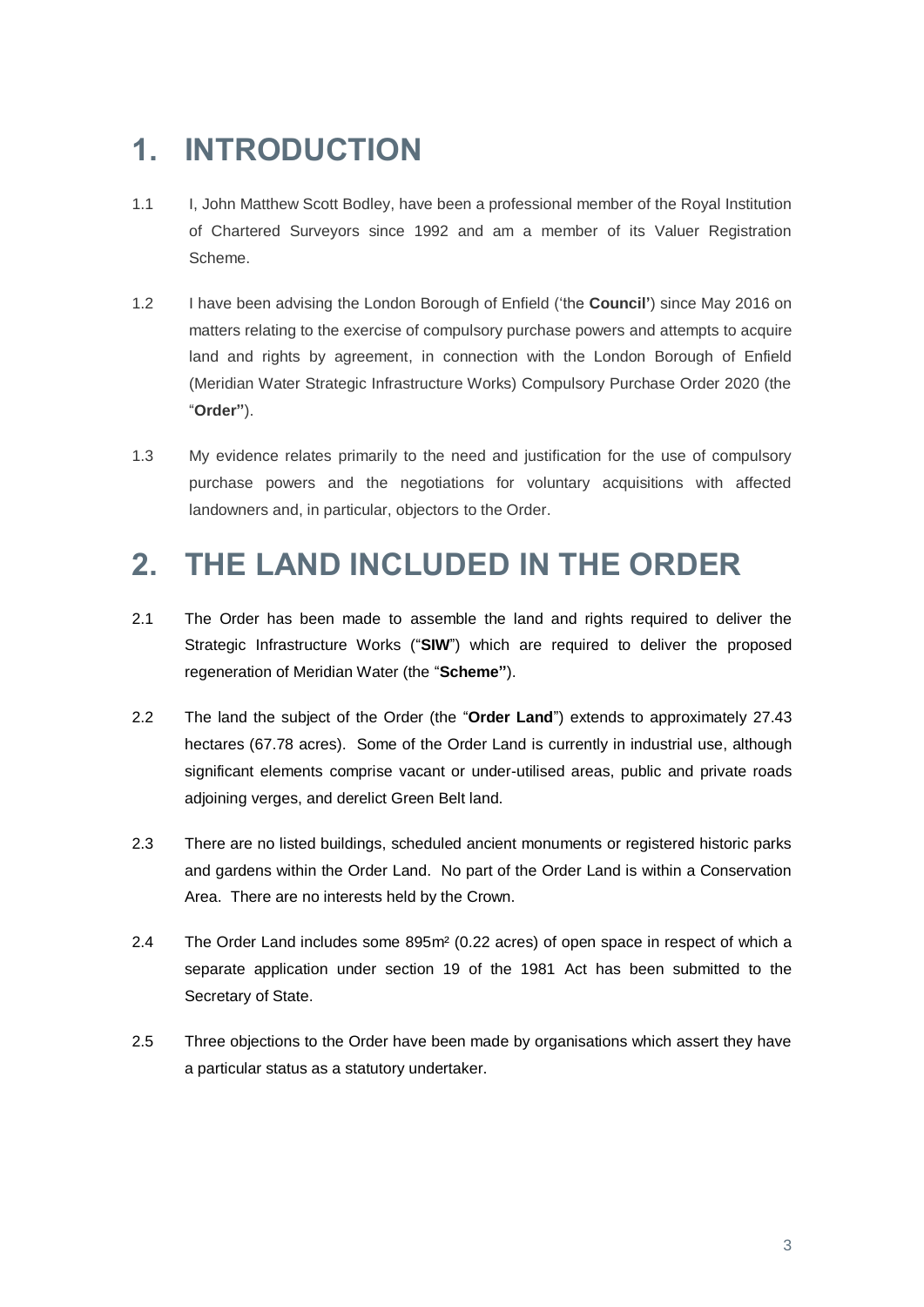#### <span id="page-3-0"></span>**3. THE NEED FOR THE USE OF COMPULSORY PURCHASE POWERS**

- 3.1 The purpose of the Order is to secure the assembly of all outstanding property interests and rights in the Order Land.
- 3.2 The extent of the Order Land has been determined by the requirement to achieve the objectives of the Council, which are to deliver the SIW which are themselves necessary to deliver the Scheme, which will promote economic, social and environmental improvements and support the long term needs of the community.
- 3.3 The entirety of the Order Land is required to deliver the SIW. It is necessary to have certainty that all of the land can be acquired in order to fully achieve the Council's objectives.
- 3.4 There are multiple interests in the Order Land and although the Council has been able to acquire many interests by agreement, it has not proved possible to acquire all necessary interests in this way. Accordingly, the Council has followed the approach recommended in national guidance published by the Ministry of Housing, Communities and Local Government (the "**Guidance**") and conducted negotiations for voluntary acquisitions by agreement in parallel with the formal compulsory purchase process.
- 3.5 Private treaty negotiations commenced prior to the making of the Order and will continue alongside the formal process.
- 3.6 I do not consider that delivery of the SIW, and therefore the Scheme, to accomplish the Council's objectives, could be achieved within a reasonable timeframe without the use of compulsory purchase powers.

## <span id="page-3-1"></span>**4. JUSTIFICATION FOR THE USE OF COMPULSORY PURCHASE POWERS**

4.1 In my opinion the Council is justified in making the Order and has followed the Guidance. In particular, the Council has a clear purpose for the Order Land the subject of the compulsory acquisition, and the necessary resources are available to achieve that purpose in an appropriate timescale. There are no procedural impediments to delivery of the SIW (for which the Order is being promoted) that will not be overcome by the confirmation of the Order.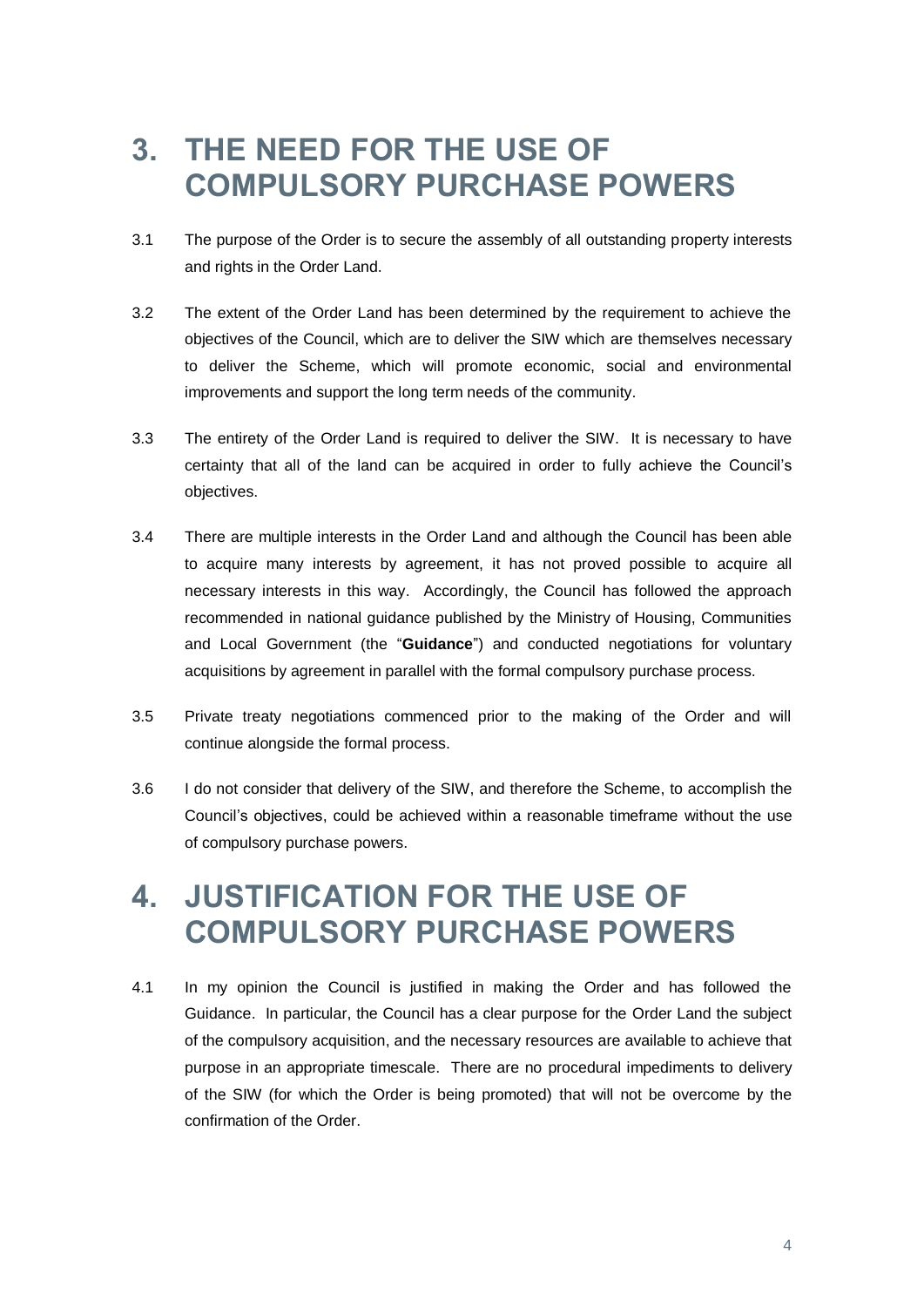4.2 The four factors identified at paragraph 106 of the Guidance as relevant considerations when determining whether or not an Order should be confirmed, are all matters in respect of which the Secretary of State will be satisfied.

## <span id="page-4-0"></span>**5. ATTEMPTS TO ACQUIRE THE LAND BY VOLUNTARY AGREEMENT**

- 5.1 In accordance with paragraphs 2 and 17 of the Guidance, the Council has made considerable efforts to acquire the required land and rights by negotiation in advance of the making of the Order, and efforts remain ongoing in parallel with the formal process.
- 5.2 In order to engage with landowners, the Council has put together a team made up of Council officers and professional advisors to work together to assemble all of the land required to deliver the SIW. A key task of this team has been to pursue negotiations for acquisition by agreement with all owners and occupiers.
- 5.3 Negotiations have continued unaffected throughout the Covid-19 pandemic notwithstanding the changes in working practices that this has entailed.
- 5.4 Since the making of the Order, negotiations have continued both with objectors and other owners. The Council remains committed to trying to achieve acquisitions by agreement. Should the Order be confirmed, negotiations will carry on until it becomes necessary for the Council to exercise its compulsory purchase powers in order to achieve vacant possession in a timely manner.
- 5.5 Prior to embarking on its land assembly exercise, the Council did not own any of the Order Land. Since 2015 the Council has been actively pursuing negotiations to acquire land by agreement and has since acquired approximately 70% of the total area.
- 5.6 The acquisitions achieved to date are a clear indication of the Council's commitment to seeking acquisitions by agreement in advance of the exercise of compulsory purchase powers in accordance with the Guidance.
- 5.7 Negotiations remain ongoing and will continue with all owners with the aim of achieving private treaty acquisitions up to the point that it becomes necessary to implement the Order.

# <span id="page-4-1"></span>**6. OBJECTIONS TO THE ORDER**

6.1 Nine objections have been made against the Order. Currently all nine remain outstanding, although agreements have now been reached with eight of the nine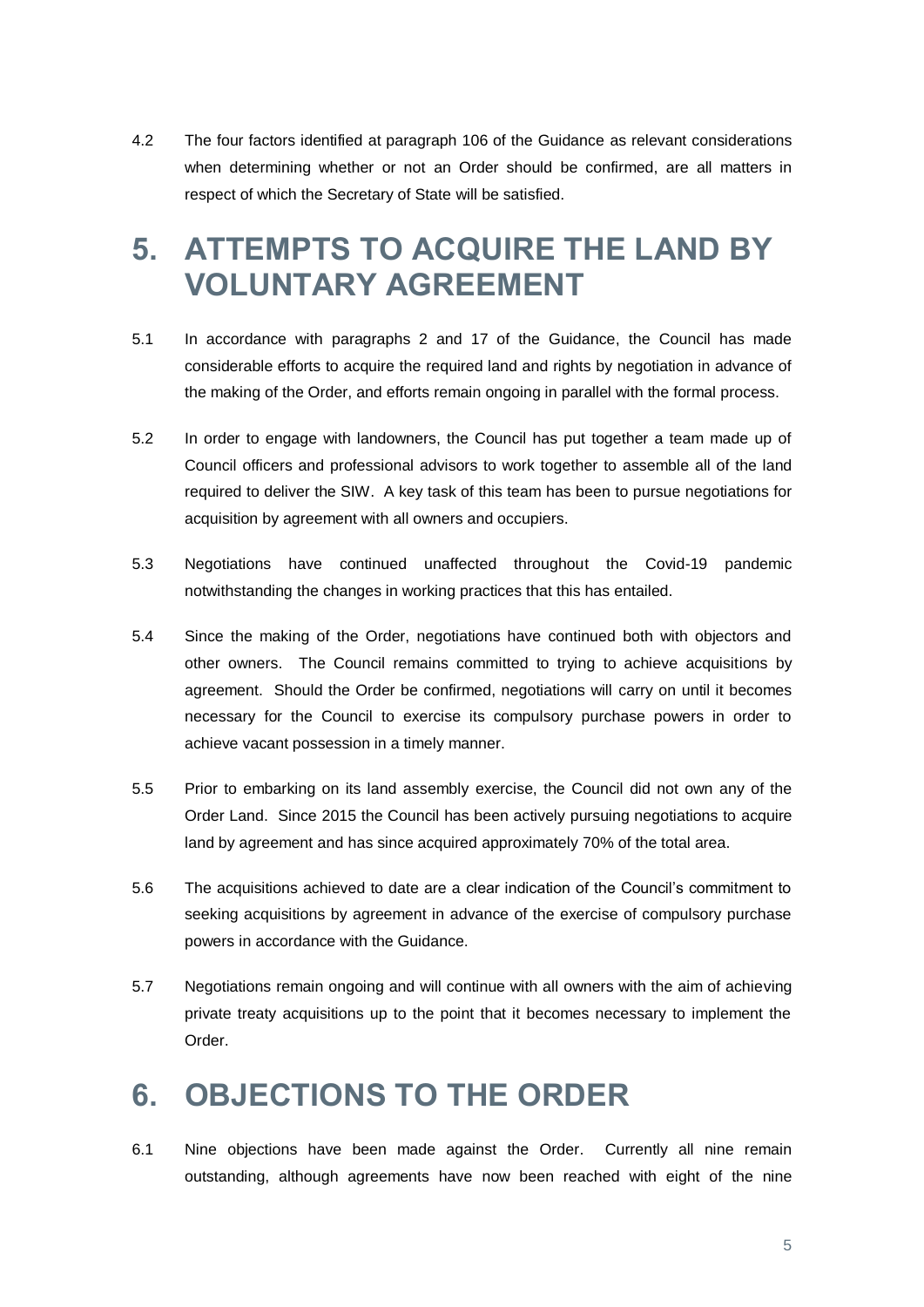objectors, and the Council is currently trying to formalise these agreements to enable the withdrawal of objections.

- 6.2 The Council is keen to address the concerns raised by objectors and to reach agreements with these parties which address their concerns and achieve acquisitions by agreement. I have contacted all objectors with a view to progressing discussions in respect of their objection and, where appropriate, the acquisition of their interest. Where appropriate I have involved other members of the Council's professional team in order to address the concerns raised in objections.
- 6.3 I describe each objection and my response in my main Proof.

#### <span id="page-5-0"></span>**7. CONCLUSIONS**

- 7.1 In conclusion in respect of the Order I note:
	- 7.1.1 The Orders satisfies the requirements of section 226(1)(a) of the 1990 Act.
	- 7.1.2 The Order is in accordance with the requirements of the Guidance. In particular, it satisfies the requirements of paragraph 106 of the Guidance as:
		- 7.1.2.1 it is consistent with adopted planning policy and the NPPF;
		- 7.1.2.2 it will contribute to the improvement of economic, social and environmental wellbeing of the area;
		- 7.1.2.3 there is no practicable alternative to achieve the objectives of the Order; and
		- 7.1.2.4 funding is in place to acquire the Order Land and deliver the SIW and there is a better than reasonable prospect that the Scheme will be delivered if the Order is confirmed.
	- 7.1.3 The land included within the boundary of the Order is required to deliver the SIW which are themselves required to enable the Scheme to be delivered in accordance with the Council's objectives.
	- 7.1.4 There are no impediments to the delivery of the SIW if the Order is confirmed.
	- 7.1.5 Before embarking on the compulsory purchase process the Council made, and indeed continues to make, genuine attempts to acquire the required property interests and rights by private treaty agreement.